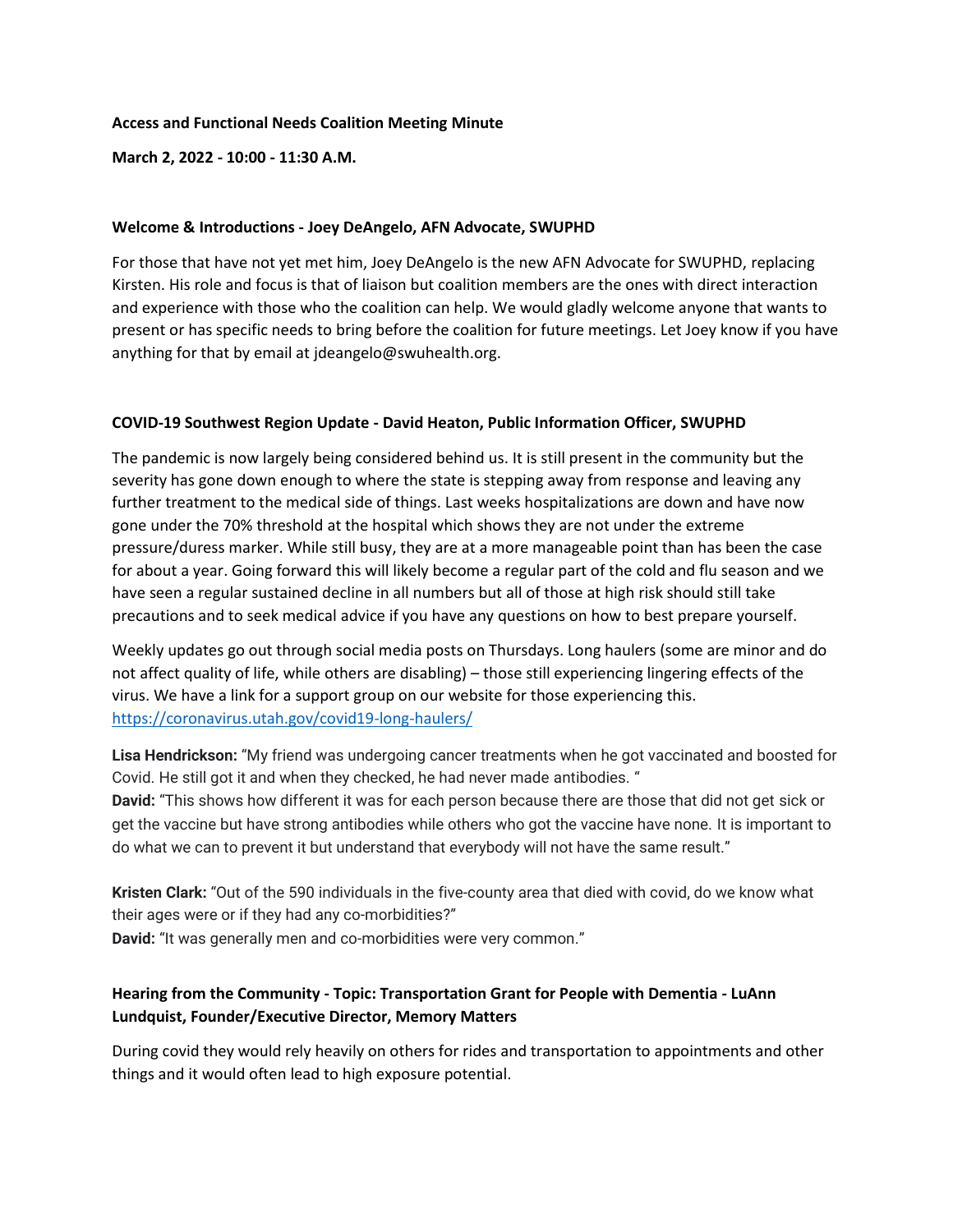Memory Matters was able to get a van to help with transportation. A big challenge is with confusion. Some dementia patients reach a point where they forget and deal with confusion and forgetfulness which makes transportation difficult, especially for non-family members but even family members as well.

Need to be ambulatory because there is no lift for a wheelchair on the van. Need to have dementia. 1-2 dollars per mile depending on the situation. \$17 per hour additional if they need to provide an extra attendant. They need someone to be with the person with dementia in the appointment to take notes and also to help attend to them and guide them through the process. This is just for Washington and Iron counties. You can contact 5 counties aging group if needing assistance outside Washington and Iron County.

Along with this, Memory matters provides: adult day care, support groups (contact their office for these), early-stage memory loss education series, free telephone reassurance program to check on both dementia patients and caregivers as well, and private consultations.

435-319-0407 to call memory matters. 435-668-2967 to text LuAnn directly with questions about using the service as it is not up on the website as of now, just directly through her. Visit Memorymattersutah.org for more info on the rest of Memory Matters services.

# **CMIST, Transportation - Joey DeAngelo**

CMIST – Communication, maintaining health, independence, support/safety/self-determination, transportation. It is important to have plans in place for transportation of those with access and functional needs in an emergency.

**Vance Taylor (California AFN advocate) video:** Those with access and functional needs have to do a lot more pre planning for an emergency than an able-bodied person does. The key is proper planning and go through it BEFORE an event happens so that you will be ready when it does happen. It is much harder for someone with access and functional needs to improvise in a situation because they need specific tools and resources (ex. Ramp to get in a car for someone in a wheelchair). Plan for good (you are able to carry out the plan by yourself), bad (you have to rely on someone or multiple people you know to carry out the plan), and ugly (you have to rely on people you don't know to carry out the plan).

This is a community initiative and it is important to have those in planning aware of the need to incorporate access and functional needs into emergency preparedness and response planning.

# Resources mentioned in the video

https://bemsp.utah.gov/operations-and-response/specialty-care-vulnerable-populations/emergencypreparedness-for-vulnerable-populations/

## https://www.caloes.ca.gov/AccessFuntionalNeedsSite/Pages/AFN%20Library.aspx#evac

2022 Point In Time Count – It is intended to provide a snapshot of a community's homeless population. Hope to provide a voice for those that are homeless in our community. Try to provide resources for them and monitor to see how we are doing with trying to decrease the homeless population in our area. Visit https://jobs.utah.gov/housing/reports/ reports for the full report.